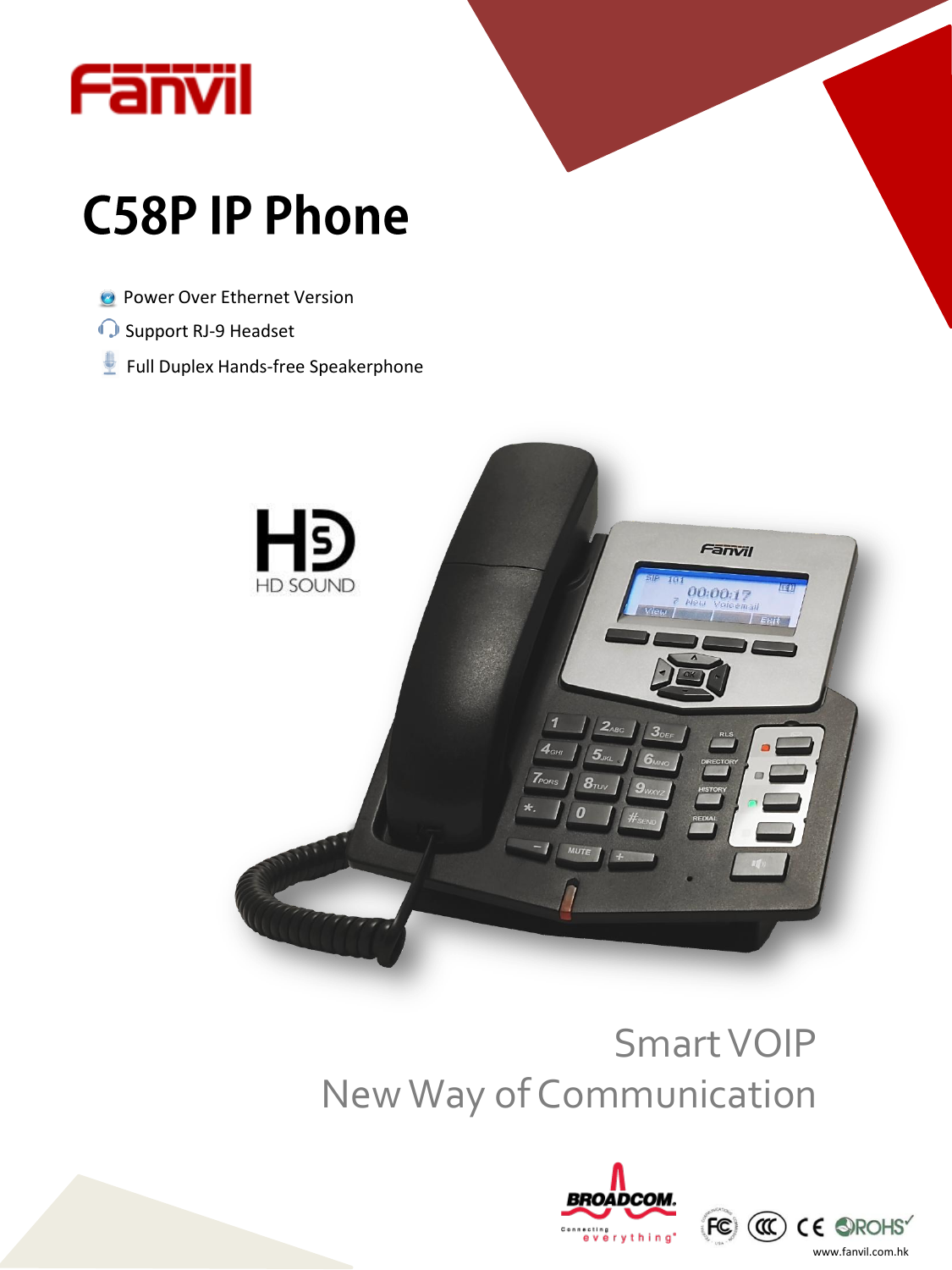

#### Fanvil C58P IP Phone

#### **Features**

- Support SIP 2.0 (RFC3261) and correlative RFCs
- Support IAX2  $\cdot$  iax2 line call
- SIP support 2 SIP lines. Able to connect to 2 SIP servers at the same time.
- Support multiple road call waiting in line
- Codec: G.711A/u, G.7231 high/low, G.729a/b, G.722.1,G.726,AMR
- Support HD voice
- Echo cancellation: Support G.168, and Handsfree can support 96ms, Hand free Speaker Phone
- Support Voice Gain Setting, VAD, CNG
- Full duplex hands-free speakerphone
- SIP support SIP domain, SIP authentication (none, basic, MD5), DNS name of server, Peer to Peer/ IP call
- DTMF Relay: support inband, SIP info, RFC2833
- 9 kind of ring type and 3 user-defined music ring
- Large dot matrix LCD display and softkeys make user easier to use
- Support headset jack-RJ9
- 4 BLF Key
- Soft keys programmable; function keys programmable
- Multilanguage realizes localization
- SIP application: support call forward/ transfer (blind/attended)/ holding/ waiting/ 3 way conference/ paging and intercom/ call park/call pickup/ Auto redial/ click to dial
- Call control features: flexible dial map, hotline, empty calling no. reject service, black list for reject authenticated call, white list, limit call, no disturb, caller ID, CLIR (reject the anonymous call), CLIP (make a call with anonymous), Dial without register
- Incoming calls /outgoing calls / missing calls. Each support 100 records.
- Support Phonebook 500 records
- Support SMS and Speed Dial
- Support XML phonebook
- Support SRTP and Blf
- Code synchronization via IP PBX/IMS
- Support click to dial via web phone book
- Voice codec setting for each SIP line
- Hands-free headset ringing choice

#### **Network Features**

- WAN/LAN: 10/100M Ethernet ports, supports Route and Bridge mode.
- Support bridge working as hub(optional)
- Support PPPoE for xDSL
- Support PoE
- Support VLAN(voice vlan/data vlan)
- Support 802.1
- Support basic NAT and NAPT
- NAT transverse:support STUN client
- Support DHCP client on WAN
- Support DHCP server on LAN
- Support main DNS and secondary DNS server.
- Support DNS Relay, SNTP Client, Firewall and DMZ
- Support VPN (L2TP) and openVPN
- Network tools in telnet server: including ping, trace route, telnet client

#### **Maintenance and Management**

- Web ,telnet and keypad management
- Management with different account right
- Upgrade firmware through POST mode and HTTP, FTP or TFTP
- Support DHCP And Auto provisioning
- Telnet remote management/upload/download setting file
- Safe mode provide reliability
- Support Auto Provisioning to upgrade firmware or configuration file(HTTPS/FTPS optional)
- Support TR-069(optional) and Syslog
- Web Capture for troubleshooting network packet